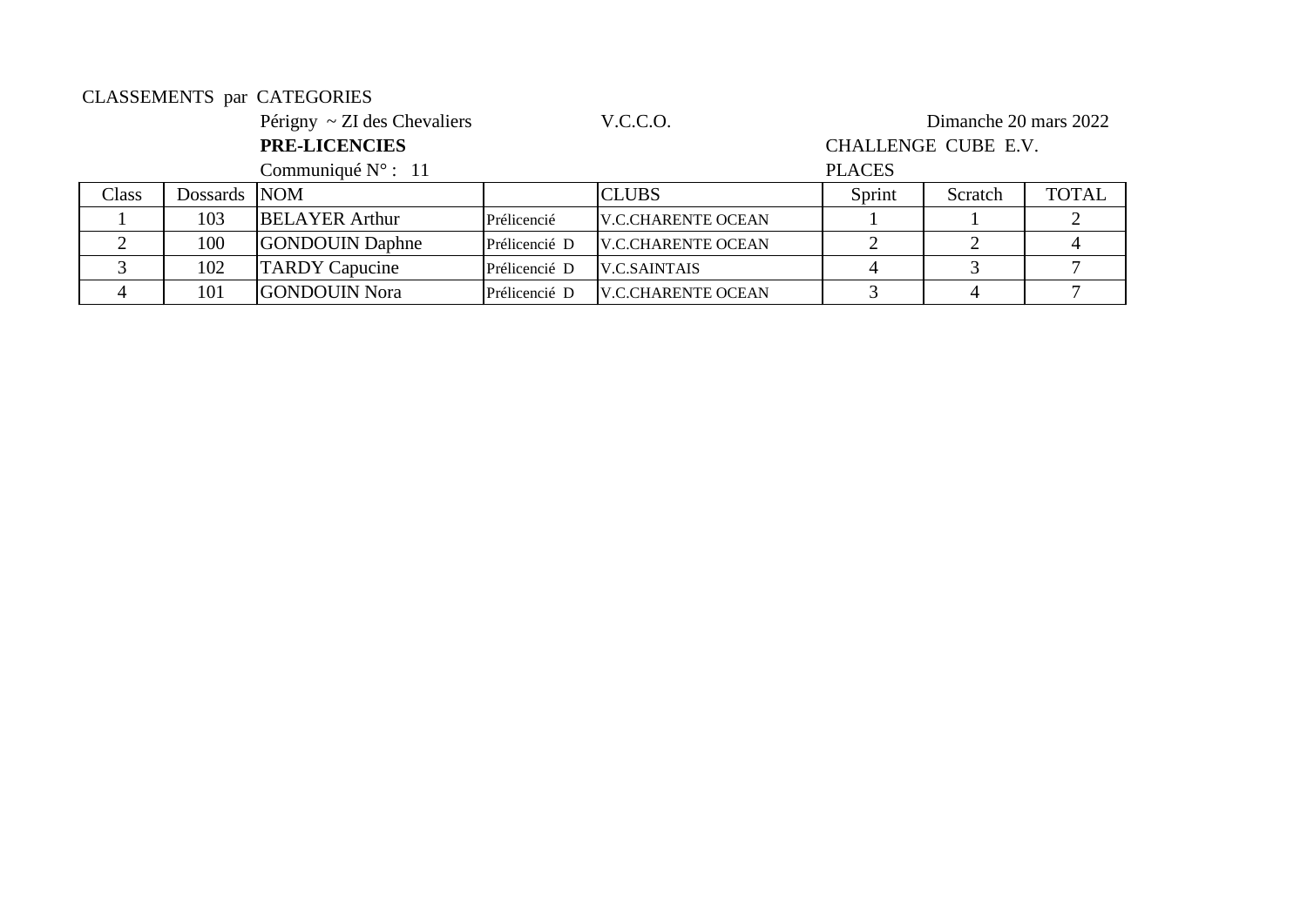### CLASSEMENTS par CATEGORIES V.C.C.O.

CHALLENGE CUBE E.V. Périgny ~ ZI des Chevaliers Dimanche 20 mars 2022

### **POUSSINS**

Communiqué N° : 12

| Class          | <b>Dossards</b> |           | <b>NOM</b>                             | <b>CLUBS</b>                | Sprint         | Scratch | <b>TOTAL</b> |
|----------------|-----------------|-----------|----------------------------------------|-----------------------------|----------------|---------|--------------|
|                | 90              | Poussin 2 | <b>BOUSSEAU Robin</b>                  | <b>AIZENAY VELOS SPORTS</b> |                |         |              |
| $\overline{2}$ | 81              | Poussin 2 | <b>POIRIER Valentin</b>                | <b>V.C.CHARENTE OCEAN</b>   | $\overline{2}$ |         |              |
| 3              | 84              | Poussin 2 | <b>JICQUEL Owen</b>                    | <b>V.C.SAINTAIS</b>         |                |         | 6            |
| $\overline{4}$ | 89              | Poussin 2 | <b>TOUILLET Mahé</b>                   | <b>V.C.SAINTAIS</b>         |                |         | 9            |
|                | 82              | Poussin 2 | <b>CASSOU DIT MAISONNAVE Stanislas</b> | <b>V.C.SAINTAIS</b>         | 8              |         | 12           |
| 6              | 85              | Poussin 1 | <b>LEA</b> Martin                      | <b>V.C.SAINTAIS</b>         |                |         | 12           |
|                | 86              | Poussin 1 | <b>MARQUET Tom</b>                     | <b>V.C.SAINTAIS</b>         |                | 8       | 15           |
| 8              | 87              | Poussin 2 | <b>PROTON Noa</b>                      | <b>V.C.SAINTAIS</b>         | 6              |         | 15           |
| 9              | 80              | Poussin 2 | <b>GACHET Marius</b>                   | <b>V.C.CHARENTE OCEAN</b>   | 10             | h       | 16           |
| 10             | 83              | Poussin 2 | <b>CHIAPPERO Noé</b>                   | <b>V.C.SAINTAIS</b>         | 9              | 10      | 19           |
| 11             | 88              |           | Poussin 1 D RUCHAUD Ava                | <b>V.C.SAINTAIS</b>         |                |         | 22           |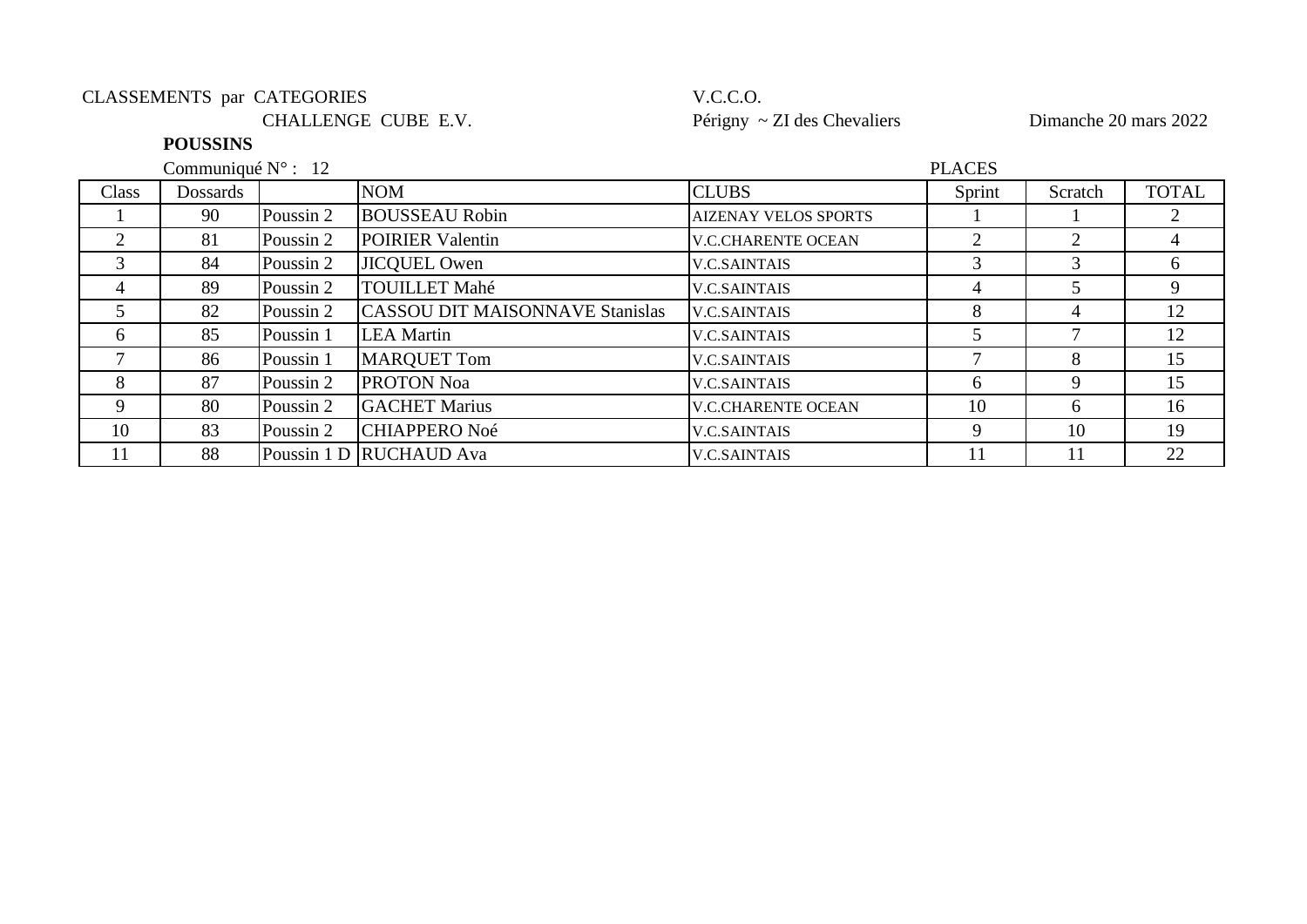### CLASSEMENTS par CATEGORIES V.C.C.O.

#### **PUPILLES**

Communiqué N° : 13

# CHALLENGE CUBE E.V. Périgny ~ ZI des Chevaliers Dimanche 20 mars 2022

| <b>CLUBS</b><br><b>NOM</b><br>Sprint<br>Class<br>Dossards                                   | Scratch | <b>TOTAL</b> |
|---------------------------------------------------------------------------------------------|---------|--------------|
|                                                                                             |         |              |
| <b>GRASSIOT Marin</b><br>Pupille 1<br>65<br><b>V.C.SAINTAIS</b>                             |         |              |
| Pupille 2<br>74<br><b>RUSSEIL Merlin</b><br>2<br><b>U.V.POITIERS</b>                        |         | 4            |
| Pupille 2<br>3<br><b>MIALHE Anaël</b><br>63<br>V.C.ROCHEFORT                                | 4       |              |
| Pupille 2<br><b>GUICHARD</b> Armand<br>66<br>4<br><b>V.C.SAINTAIS</b><br>4                  | 3       |              |
| Pupille 1<br><b>LEA</b> Samuel<br>5<br>68<br>5<br><b>V.C.SAINTAIS</b>                       | 6       | 11           |
| Pupille 2<br><b>SROKA Mathys</b><br>69<br><b>V.C.SAINTAIS</b><br>6<br>6                     |         | 13           |
| <b>DOS SANTOS Nino</b><br>73<br>Pupille 2<br>13<br><b>AVC LIBOURNAIS</b>                    | 5       | 18           |
| Pupille 2<br>8<br>PEREZ BACH Marin<br>60<br>10<br><b>V.C.CHARENTE OCEAN</b>                 | 8       | 18           |
| Pupille 1<br><b>TRIOLET</b> Evan<br>9<br>71<br>9<br><b>V.C.SAINTAIS</b>                     | 9       | 18           |
| Pupille 2 D<br><b>PUJOS CHAZEAU Pauline</b><br>10<br>8<br>64<br><b>ENTENTE CYCLISTE 3 M</b> | 10      | 18           |
| 70<br>Pupille 1<br><b>TARDY Valentin</b><br>11<br><b>V.C.SAINTAIS</b>                       | 13      | 20           |
| Pupille 2<br><b>HOUZET LAMMIN Maxence</b><br>12<br>67<br>12<br><b>V.C.SAINTAIS</b>          | 12      | 24           |
| Pupille 2<br>13<br><b>VUILLAUME Tom</b><br>61<br><b>V.C.CHARENTE OCEAN</b><br>14            | 11      | 25           |
| Pupille 2<br>72<br><b>EVANS Arlo</b><br>14<br>11<br>TEAM CYCLISTE VERTEILLACOISE            | 15      | 26           |